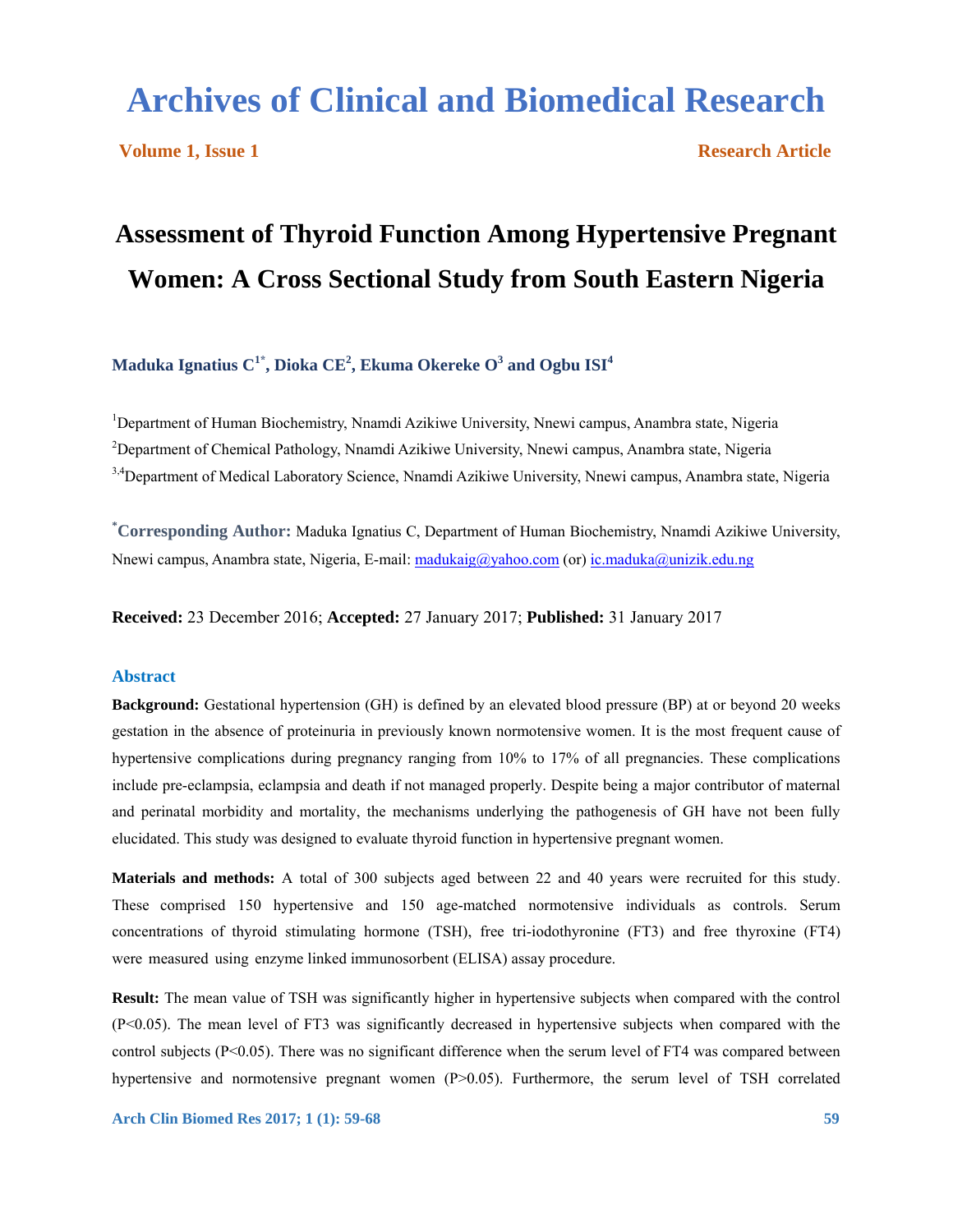significantly (P<0.05) with both SBP (R=0.925, P=0.000) and DBP (R=1.191, P=0.000). Also, the serum level of TSH negatively correlated with FT3 (R= -0.595, P=0.000) and FT4 (R= -0.365, P=0.000) respectively.

**Conclusion:** Therefore, we observed that gestational hypertension is associated with decrease activity of thyroid hormones as indicated by the significantly lower FT3 and higher TSH levels. Also, there were significant positive correlation (P<0.05) between SBP and TSH, and between DBP and TSH, and significant negative correlations between TSH and FT3 and between TSH and FT4. Thus, estimation of TSH could provide an alternative prognostic tool for predicting the underlying cause of gestational hypertension.

**Keywords:** Assessment; Thyroid function; Pregnant women; Nigeria

## **1. Introduction**

Foods Gestational hypertension (GH), is a condition characterized by high blood pressure during pregnancy and can lead to serious complications such as pre-eclampsia, eclampsia and death if not managed properly [1]. As a multisystemic disorder, it is estimated to affect 10% to 17% of all pregnancies. Despite being a major contributor of maternal and perinatal morbidity and mortality, the mechanisms responsible for the pathogenesis of GH have not been fully elucidated. However, several factors have been postulated as contributory mechanisms to the rise in blood pressure during pregnancy. These factors include among others, an expansion in total plasma volume of up to 40%, an increase in the red cell mass of about 25%, and increase in the synthesis of thyroid hormones [2, 3].

In women generally, thyroid associated endocrinopathies are the second most common endocrine disorders after diabetes mellitus. These disorders are 4-5 times more prevalent in women during their reproductive ages and may likely be more frequent in those with other co-morbid conditions such as gestational hypertension [4]. Also, thyroid hormones exert their effect on all tissues and can modulate the rate of metabolic activity. Alterations in thyroid function can therefore affect the various organ system of the body and may be the leading cause of hypertensive complications in pregnancy [5].

Currently used tests for the assessment of thyroid function (thyroid-stimulating hormone (TSH), tri-iodothyronine (T3) and thyroxine (T4) are sometimes insufficient to clearly make out the diagnosis as T3 and T4 levels are affected by so many other non-specific conditions [5]. Thus, this present study is aimed to evaluate thyroid function among gestational hypertensive mothers attending antenatal clinic at Aguata Diocesan Hospital, Igbo-Ukwu and Nnamdi Azikiwe University Teaching Hospital, Nnewi using TSH, FT3 and FT4, as markers.

# **2. Materials and Methods**

#### **2.1 Research design**

**Arch Clin Biomed Res 2017; 1 (1): 59-68 60** A total of 300 participants were randomly selected for this study. The participants were made up of 150 hypertensive pregnant women (aged 22-40 years) as test subjects and 150 age-matched normotensive pregnant women as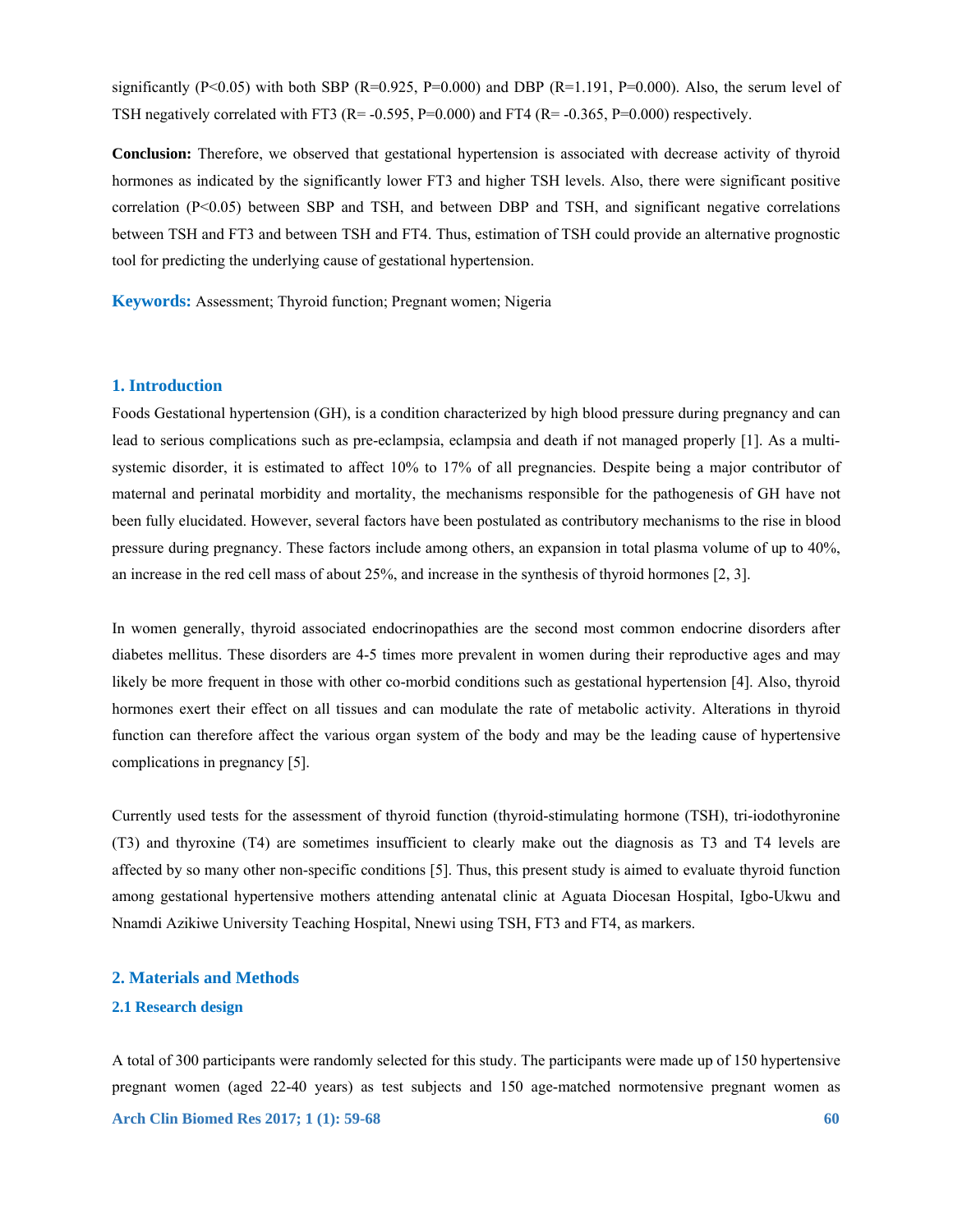controls. The gestational age of each participant was established based on last menstrual period. The study was a cross sectional study designed to assess thyroid dysfunction among hypertensive and normotensive pregnant women in Aguata and Nnewi Local Government Area of Anambra state, Nigeria.

#### **2.2 Study Site**

This research work was carried out at Nnamdi Azikiwe University Teaching Hospital (NAUTH), Nnewi, Anambra State, Nigeria.

#### **2.2.1 Inclusion Criteria:**

- Subjects with hypertension diagnosed after 20 weeks (2nd and 3rd trimesters) of gestation were used in the study.
- Apparently healthy age and trimester-matched normotensive pregnant women attending antenatal clinic were selected as control subjects.

#### **2.2.1 Exclusion Criteria:**

- Subjects with hypertension predating the index pregnancy,
- Subjects with diabetes mellitus,
- Those with antenatal booking weight greater than 90 kg were excluded from the study.
- All patients with proteinuria  $\geq 0.3$  gm were equally excluded from the study.
- Patients with history of smoking and alcohol intake as well as those who refuse to consent were also excluded.

#### **2.3 Ethical Consideration**

Ethical approval for this study was obtained from the Ethics Committee of Nnamdi Azikiwe University Teaching Hospital (NAUTH), Nnewi. Informed written consent was obtained from the participants before the collection of data and blood samples.

#### **2.4 Sampling Technique**

Random sampling technique was used during sample collection. 3 ml of whole blood was collected using a plain specimen container. The serum obtained after centrifugation was stored at 2-8°C until analyzed. The biodata of all study participants were obtained using a structured interviewer administered pretested questionnaire. Blood pressure of each participant was measured using Accoson mercury sphygmomanometer. Korotkoff's sound phases I and V were used to determine the systolic and diastolic blood pressures (SBPs and DBPs) respectively. Values above 140 and 90 mmHg for the SBP and DBP respectively were considered abnormal.

Two reviewers independently screened the titles and abstracts to determine if a citation met the general inclusion criteria. The full text of citations classified as include or unclear was reviewed independently with reference to the predetermined inclusion and exclusion criteria. Finally, we hand-searched reference lists of any relevant conference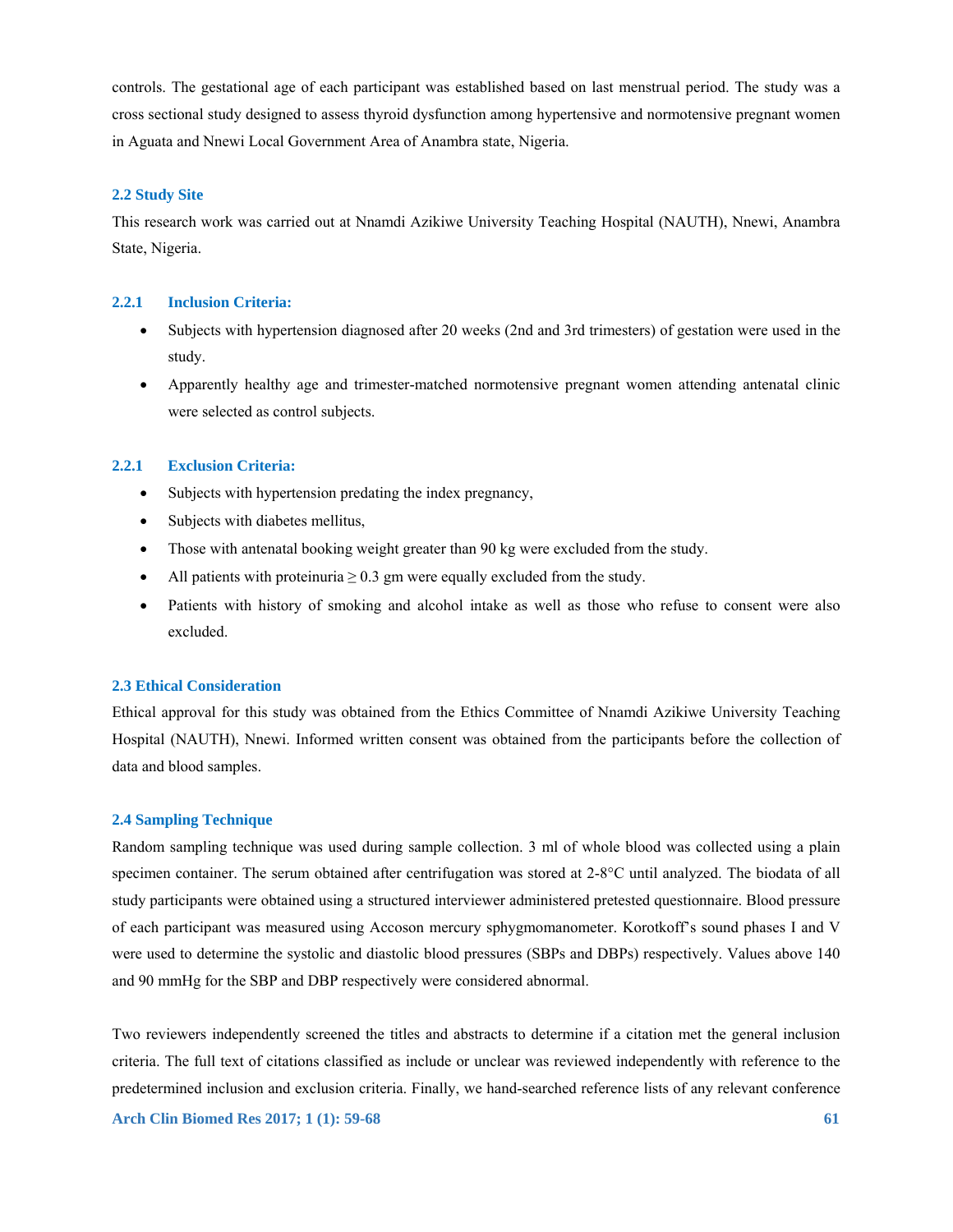abstracts and of the included trials for potentially relevant citation. Non-English full text citations were excluded. Disagreements between the two reviewers were resolved through consensus and by third-party adjudication, as needed.

## **3. Results**

The demographic and anthropometric parametric analysis shows that the mean value of age in hypertensive pregnant women (27.5  $\pm$  4.9 years) was not significantly different when compared with the normotensive subjects (26.9  $\pm$  4.4 years) (P=0.306). There was also no significant differences in the mean levels of height (1.62  $\pm$  0.03 m), weight  $(68.9 \pm 8.3 \text{ kg})$ , body mass index  $(26.2 \pm 3.4 \text{ m/kg2})$  and gestational age  $(29.5 \pm 5.4 \text{ weeks})$  of hypertensive subjects when compared with the normotensive subjects  $(1.63 \pm 0.03 \text{ m}, 67.6 \pm 8.5 \text{ kg}, 25.9 \pm 3.3 \text{ m/kg2}$  and  $28.9 \pm 5.3$ weeks) respectively (P>0.05).

However, the mean values of systemic blood pressure (SBP) and diastolic blood pressure (DBP) in hypertensive subjects (159.9  $\pm$  15.2 mmHg and 93.1  $\pm$  10.0 mmHg) were significantly higher (P<0.05) when compared with the controls  $(115.0 \pm 9.1 \text{ mmHg}$  and  $68.5 \pm 3.5 \text{ mmHg}$ ) respectively.

Of the 139 citations identified through electronic and hand searches, we included 6 trials enrolling a total of 308 participants (Figure 1) 22-27. Trials were published between 2005 and 2015. The outcomes relevant to peripheral blood flow included: total peripheral resistance, flow mediated vasodilatation, forearm blood flow and blood pressure. Only two trials did not measure flow mediated vasodilatation (23,27). The key features of the included studies are outlined in Table 1.

| <b>Parameters</b>          | <b>Test Subjects (Mean <math>\pm</math> SD)</b><br>$n = 150$ | Control Subjects (Mean ±<br>SD)<br>$n = 150$ | <b>T</b> -test | P-Value   |
|----------------------------|--------------------------------------------------------------|----------------------------------------------|----------------|-----------|
| Age (years)                | $27.5 \pm 4.9$                                               | $26.9 \pm 4.4$                               | 1.026          | 0.306     |
| BMI $(kg/m2)$              | $26.2 \pm 3.4$                                               | $25.9 \pm 3.3$                               | 2.941          | 0.108     |
| Gestational age<br>(weeks) | $29.5 \pm 5.4$                                               | $28.9 \pm 5.3$                               | 4.267          | 0.1       |
| $SBP$ (mmHg)               | $159.9 \pm 15.2$                                             | $115 \pm 9.1$                                | 30.58          | $0.000**$ |
| $DBP$ (mmHg)               | $93.1 \pm 10.0$                                              | $68.5 \pm 3.5$                               | 28.51          | $0.000**$ |

**Table 1:** Demographic and anthropometric characteristics of the study participants.

Mean difference is significant when P is  $\leq 0.05$ . \* =mild significance and \*\* = marked significance.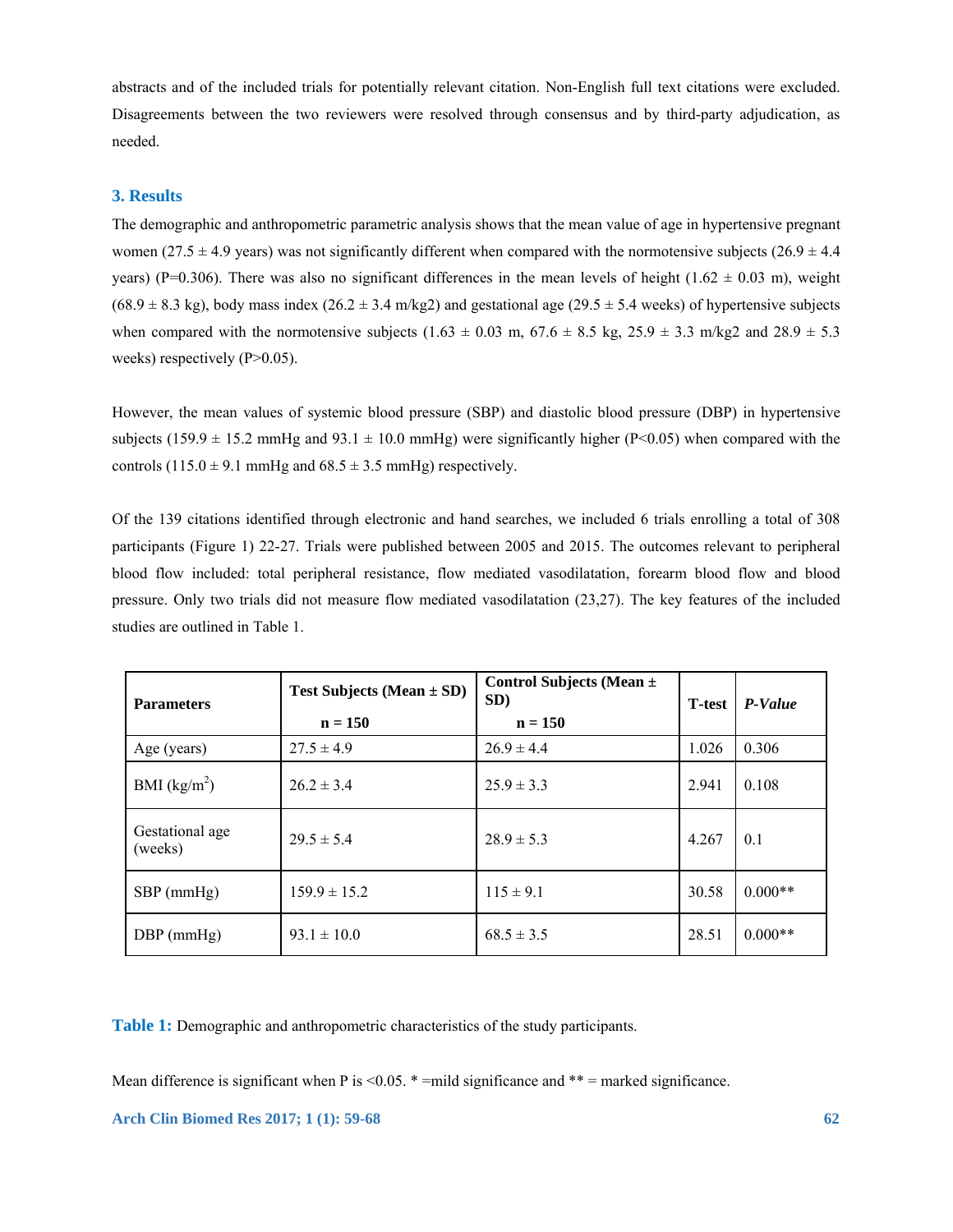The mean value of TSH was significantly higher (P<0.05) in hypertensive pregnant women  $(3.9 \pm 3.1 \text{ µU/mol})$ compared with the normotensive pregnant women  $(2.0 \pm 2.0 \text{ µIU/ml})$ . The serum mean level of FT3 was also significantly lower (P<0.05) in test subjects (3.2  $\pm$  2.0 pg/ml) when compared with the control subjects (5.1  $\pm$  2.3 pg/ml). However, there was no significant difference  $(P=0.517)$  in the mean value of FT4 in hypertensive pregnant women (2.1 ± 2.3 pg/dl) compared with the normotensive pregnant women (2.3 ± 2.1 pg/dl) (Table 2).

| <b>Parameters</b>            | <b>Test Subjects (Mean <math>\pm</math> SD)</b><br>$n = 150$ | <b>Subjects</b><br>Control<br>$(Mean \pm SD)$<br>$n=150$ | <b>T</b> -test | <b>P-Value</b> |
|------------------------------|--------------------------------------------------------------|----------------------------------------------------------|----------------|----------------|
| <b>TSH</b><br>$(\mu I U/ml)$ | $3.9 \pm 3.1$                                                | $2.0 \pm 1.1$                                            | 6.279          | $0.000**$      |
| $FT3$ (pg/ml)                | $3.2 \pm 2.0$                                                | $5.1 \pm 2.3$                                            | $-7.435$       | $0.000**$      |
| $FT4$ (ng/dl)                | $2.1 \pm 1.3$                                                | $2.3 \pm 1.7$                                            | $-0.049$       | 0.517          |

**Table 2:** Mean and standard deviation of TSH, FT3 and FT4 in hypertensive and normotensive pregnant women.

Mean difference is significant when P is  $\leq 0.05$ . \* =mild significance and \*\* = marked significance.

The incidence rate of thyroid dysfunction was 19.3% in hypertensive pregnant mothers with subclinical hypothyroidism (8.7%) and overt hypothyroidism (5.3%) accounting for 14% while hyperthyroidism (both subclinical and overt) accounted for 5.3% (2.0% and 3.3% respectively). However, only the incidence rate of subclinical hypothyroidism showed a statistical difference  $(P<0.05)$  between the hypertensive and normotensive pregnant women while others showed no significant differences (P>0.05). The gestational hypertensive women with apparently normal thyroid function (euthyroid) accounted for 80.7% of the total prevalence rate (100%) of thyroid classification (Table 3).

| <b>Thyroid status</b>         | subjects:<br><b>Test</b><br>$\mathbf n$<br>(%) | Control subjects: n<br>(%) | <b>P-Value</b> |
|-------------------------------|------------------------------------------------|----------------------------|----------------|
| Euthyroid                     | 121 (80.7)                                     | 138 (92)                   | 0.729          |
| Subclinical<br>hypothyroidism | 13(8.7)                                        | 6(4)                       | $0.005**$      |
| Overt<br>hypothyroidism       | 8(5.3)                                         | 3(2)                       | 0.235          |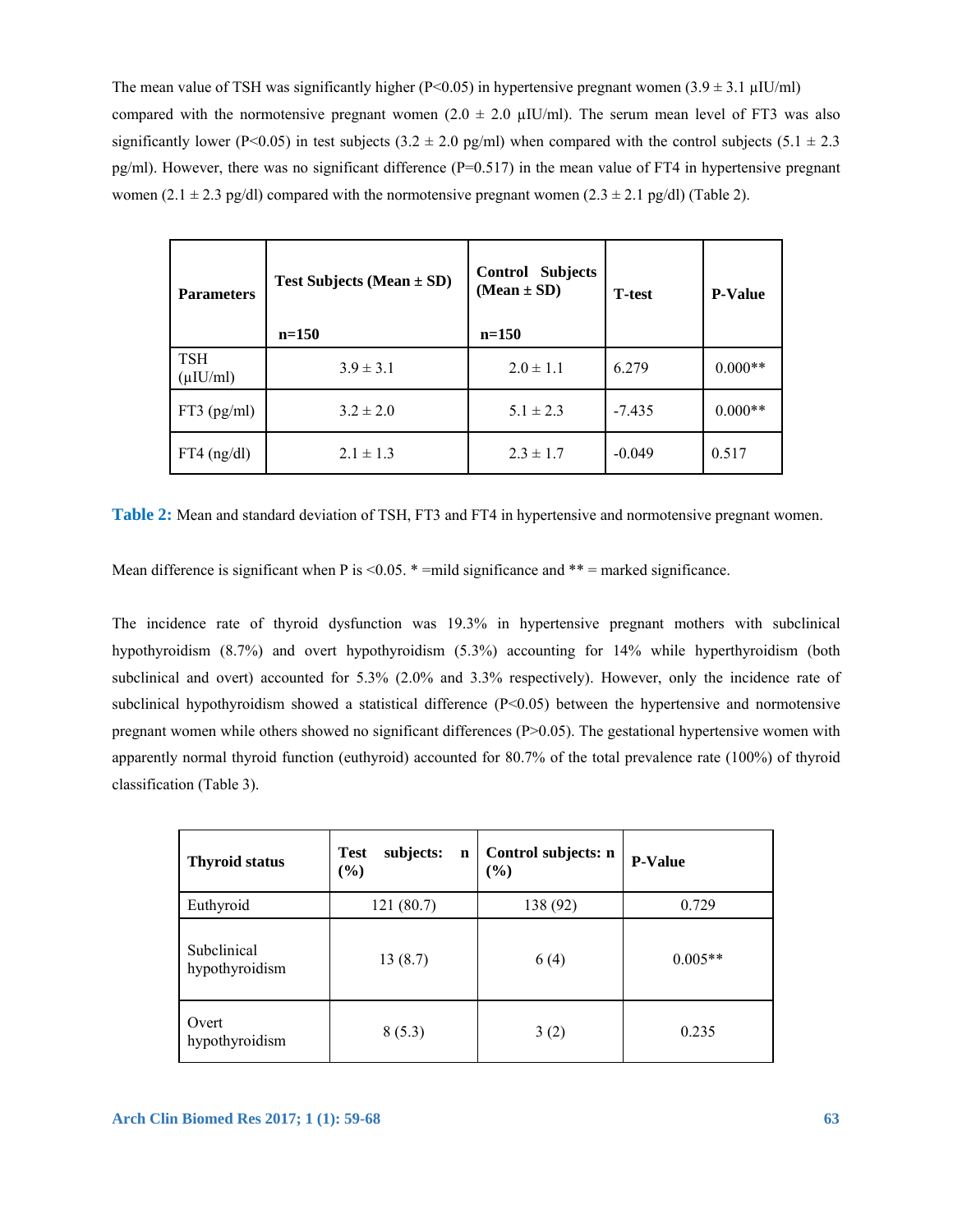| Subclinical<br>hyperthyroidism | 3(2)      | 1(0.7)    | 0.764 |  |
|--------------------------------|-----------|-----------|-------|--|
| Overt<br>hyperthyroidism       | 5(3.3)    | 2(1.3)    | 0.832 |  |
| Total                          | 150 (100) | 150 (100) |       |  |

**Table 3:** Incidence of thyroid disorders among hypertensive and normotensive pregnant women.

The correlation coefficient showed a significant positive relationship between SBP and DBP (R=1.211a and P=0.000), SBP and TSH (R=0.925a, P=0.000). Also, there were significant negative correlations between TSH and FT3 (R=  $-0.595b$ , P=0.000), and between TSH and FT4 (R=  $-0.365b$ , P=0.000). However, there were nonsignificant positive relationship (P $>0.05$ ) between the mean values of SBP and FT3 (R=0.031), SBP and FT4 (R=0.019), DBP and FT3 (R=0.032), DBP and FT4 (R=0.016), and FT3 and FT4 (R=0.012) (Table 4).

| <b>Parameters</b>            | <b>SBP</b> | <b>DBP</b> | TSH                  | FT3       | FT4                |
|------------------------------|------------|------------|----------------------|-----------|--------------------|
|                              | mmHg       | mmHg       | $(\mu$ IU/ml)        | (pg/ml)   | (ng/dl)            |
| <b>SBP</b><br>(mmHg)         |            | $1.211_a$  | $0.925$ <sub>a</sub> | 0.031     | 0.019              |
| <b>DBP</b><br>(mmHg)         | $1.211_a$  |            | $1.191_a$            | 0.032     | 0.016              |
| <b>TSH</b><br>$(\mu I U/ml)$ | $0.925_a$  | $1.191_a$  |                      | $-0.595h$ | 0.365 <sub>h</sub> |
| $FT3$ (pg/ml)                | 0.031      | 0.032      | $-0.595b$            |           | 0.012              |
| $FT4$ (ng/dl)                | 0.019      | 0.016      | $-0.365h$            | 0.012     |                    |

**Table 4:** Relationship between SBP, DBP, TSH, FT3 and FT4 among the hypertensive pregnant women.

Mean difference is significant when P is  $\leq 0.05$ . a = marked positive significance and b = marked negative significance.

# **4. Discussion**

Gestational hypertension being considered a transient condition is the most common form of hypertension in pregnancy [6]. Most researchers have focused their efforts on pre-eclampsia because of its implications for maternal-fetal health, whereas information about the implications of a diagnosis of GH is much more limited [6]. Some evidence shows that thyroid associated endocrinopathies are among the most common endocrine disorders in women of maternal age [5].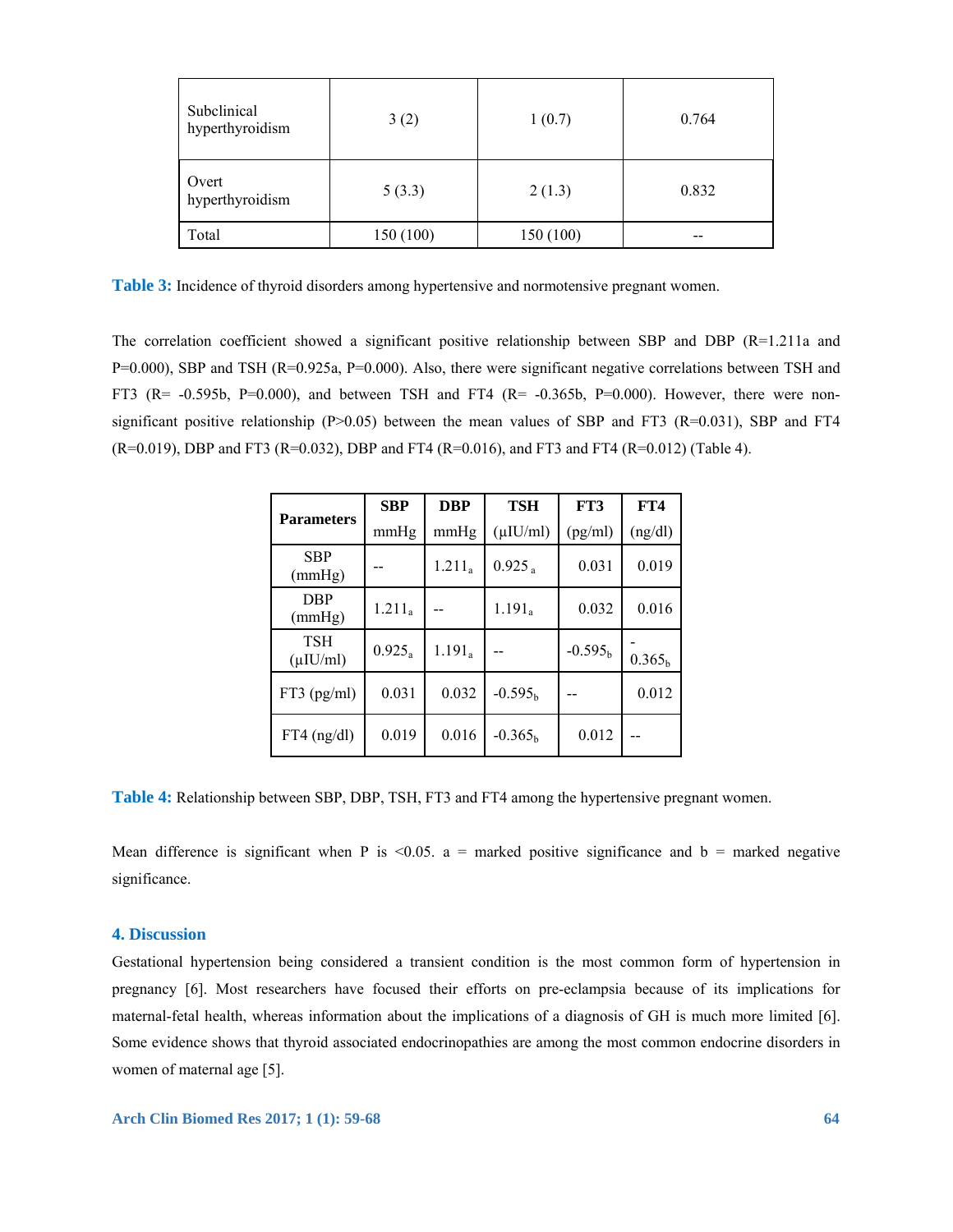According to Klein et al. (2007), 30% of pregnant women diagnosed with GH present with pre-eclampsia and other hypertensive complications in pregnancy. As a result, thyroid dysfunction may be the underlying disorder in GH and other endothelial vascular diseases. Herein, we attempt to evaluate thyroid function among hypertensive disordered pregnant women in order to ascertain the most up to date information regarding the pathogenesis, etiology and implication of thyroid dysfunction in the development of GH.

The mean value of TSH was significantly higher  $(P=0.000)$  in hypertensive pregnant women than normotensive subjects. The significant apparent elevation of TSH in hypertensive pregnant women may be attributed to a state of thyroid dysfunction known as hypothyroidism. Hypothyroidism is predominantly an autoimmune disorder mostly characterized by the activation of antigen presenting dendritic cells by self-proteins. However, the activated antigen presenting dendritic cells can in turn stimulate the T-cells to produce cytokines that promote hypertension through vascular remodeling (increased peripheral vascular resistance) [7-9]. This finding is similar to related studies conducted in Australia, India and Kano, Nigeria and in Australia [10-12], that reported significantly increased mean values of TSH in hypertensive pregnant women in their respective locations. This finding however is in contrast to the findings of Pasupathi et al. [13] that reported a nonsignificant difference in Indian hypertensive and normotensive pregnant subjects. The mean level of TSH  $(3.9 \pm 3.1)$  as obtained in this present study is still within the acceptable reference level  $(0.4–6.0 \text{ uIU/ml})$  for the study population. However, there is a significant incidence of subclinical hypothyroidism (P<0.05) in gestational hypertension than the normotensive pregnant women.

Conversely, the mean serum level of FT3 was significantly decreased in hypertensive pregnant women compared to the normotensive pregnant women, whereas there was no significant difference in the mean serum level of FT4 when compared with both hypertensive and normotensive cases. FT4 and FT3 are the free circulating thyroid hormones (Thyroxine, T4 and Triiodothyronine, T3) which are produced from thyroid follicular cells within the thyroid gland through thyroperoxidase, the enzyme responsible for the copulation of iodine to tyrosine residues to form the thyroid hormone, T4 which is believed to be the pro-hormone and a reservoir for the active and main thyroid hormone, T3 [14]. More so, T3 is converted as required in the tissues by iodothyronine deiodinase [14]. Therefore, the relative non significance difference in serum level of FT4 in both hypertensive and normotensive pregnant women may be due the normal functioning of the enzyme, thyroperoxidase in both subjects while the apparent decrease of FT3 in GH than in normotensive individuals may be due to the relative inhibition of iodothyronine deiodinase in hypertensive pregnant women. T3 represents the metabolically active thyroid agent that possibly has a vasodilatory effect on the vascular muscle cells [15]. It has also been documented that hypertension is an autoimmune disorder that leads to impaired production of vasodilators such as endothelin, nitric oxide (NO) and T3 inclusive [8]. Therefore, the significant decrease in the serum level of FT3 could be due to the relative inhibition of FT3 secretion; a resultant effect of thyroid dysfunction associated with increased peripheral vasoconstriction which is also implicated in blood pressure elevation. This finding is in line with the findings of Ref [10, 12, 16]. The observed values were in variance with the values reported by Pasupathi et al. [13] among Indian pregnant women. More so, the incidence rate of thyroid disorders among the study participants showed a significant difference in the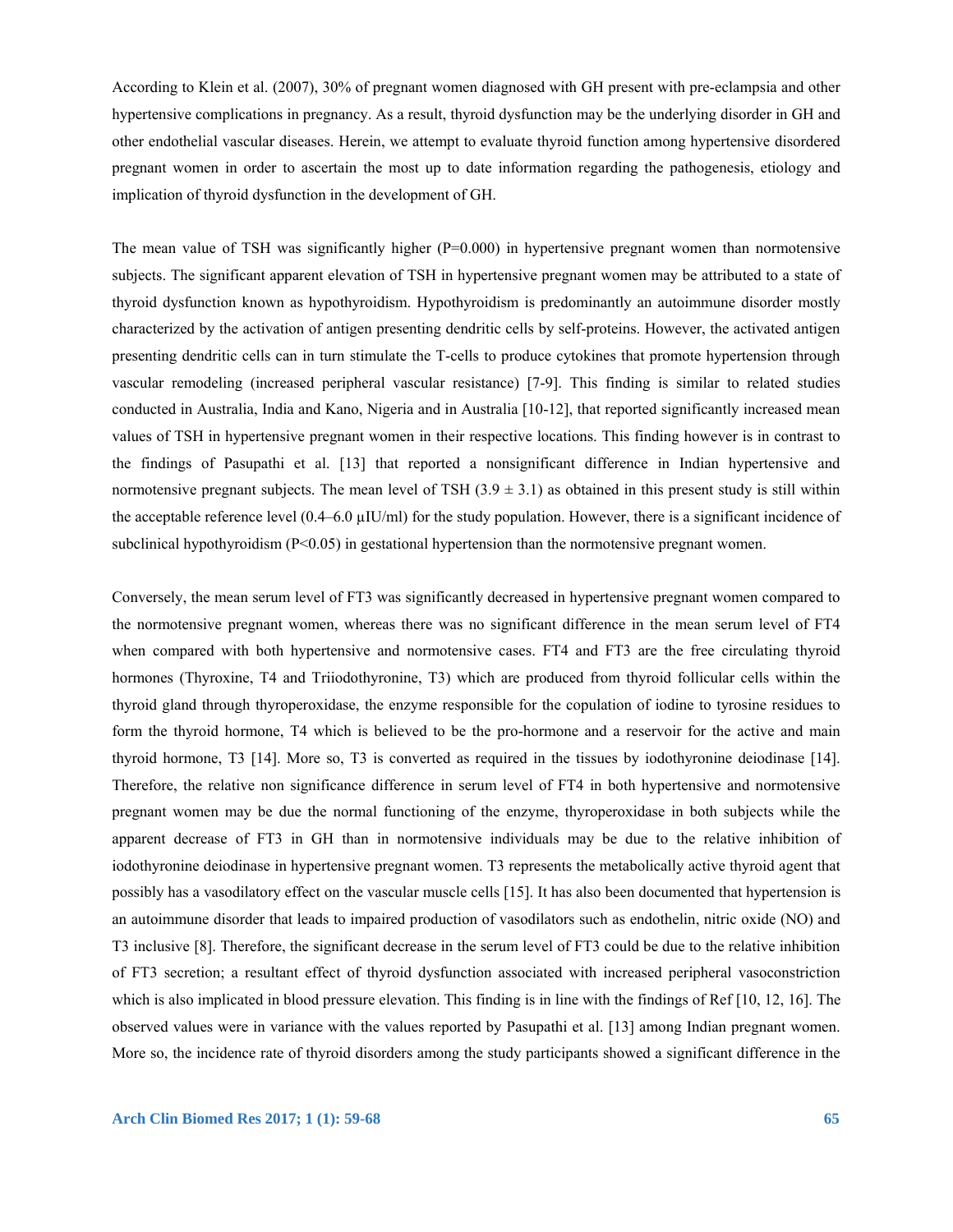subclinical hypothyroidism (P<0.05) and non significant differences in euthyroid, overt hypothyroidism, subclinical hyperthyroidism and overt hyperthyroidism (P>0.05).

Furthermore, the serum level of TSH correlated significantly with SBP and DBP in hypertensive pregnant women. Serum levels of FT3 and FT4 showed no significant relationship with both SBP and DBP when correlated with each other. Therefore, the serum level of TSH increases as hypertension advances. This finding indicates that there is a state of hypothyroidism that is associated with the development of hypertension in pregnancy as demonstrated by the significant difference in subclinical hypothyroidism between hypertensive and normotensive pregnant women. According to [8], the hypo-metabolic state of hypothyroidism can cause an increased arterial stiffness which is an important determinant of vascular endothelial dysfunction and changes in arterial wall elasticity (the major underlying cause of elevated blood pressure), therefore resulting in the development of hypertension in pregnancy. Thus, subclinical hypothyroidism being an autoimmune disorder may therefore be the factor implicated in the vascular changes that promotes hypertensive disorder in pregnancy. Nanda et al. [17] reported a similar finding in a study conducted in India pregnant women with hypertension.

Therefore, the results obtained in this work can be explained at the level of thyroid hormonal activity which is associated with significant increases in peripheral vascular resistance, vasoconstriction and vascular endothelial dysfunction. The increased peripherial vascular resistance and vasoconstriction reflects the induction of TSH and the absence of demonstrated vasodilatory FT3 effect on vascular endothelial cells which invariably could be the reason behind the hypertensive disorder often seen in late pregnancies. The negative correlation between TSH, FT3 and FT4 implies that; with higher circulating levels of TSH and low or normal circulating levels of FT3 and FT4, there is a significant volume change (caused by increase in peripheral vascular resistance and vasoconstriction), initiating a volume-dependent, low plasma renin activity (PRA) which is the mechanism of blood pressure elevation [7, 15].

The key finding in the study is the significant positive correlation between SBP, DBP and TSH and the significant negative correlation between TSH, FT3 and FT4 which indicate that there is a state of thyroid dysfunction that is implicated in the development of hypertension in pregnancy. This is due to the fact that TSH has been an established marker for thyroid dysfunction and has also been documented to have a negative correlation between FT3 and FT4 [18]. Consequently, its significant elevation in increasing SBP and DBP in gestational hypertension could be help in predicting the occurrence of gestational hypertension.

## **5. Conclusion**

We observed that gestational hypertension is associated with decrease activity of thyroid hormones as shown by the significantly lower FT3 and higher TSH levels, significant positive associations between SBP and TSH, and DBP and TSH. There were also significant negative correlations between TSH and FT3, and TSH and FT4. Thus, estimation of TSH could be a good predictor of the development of hypertension in pregnancy. This is due to the fact that TSH has been an established marker for thyroid dysfunction and was found to be significantly elevated as systemic and diastolic blood pressure progresses in pregnancy.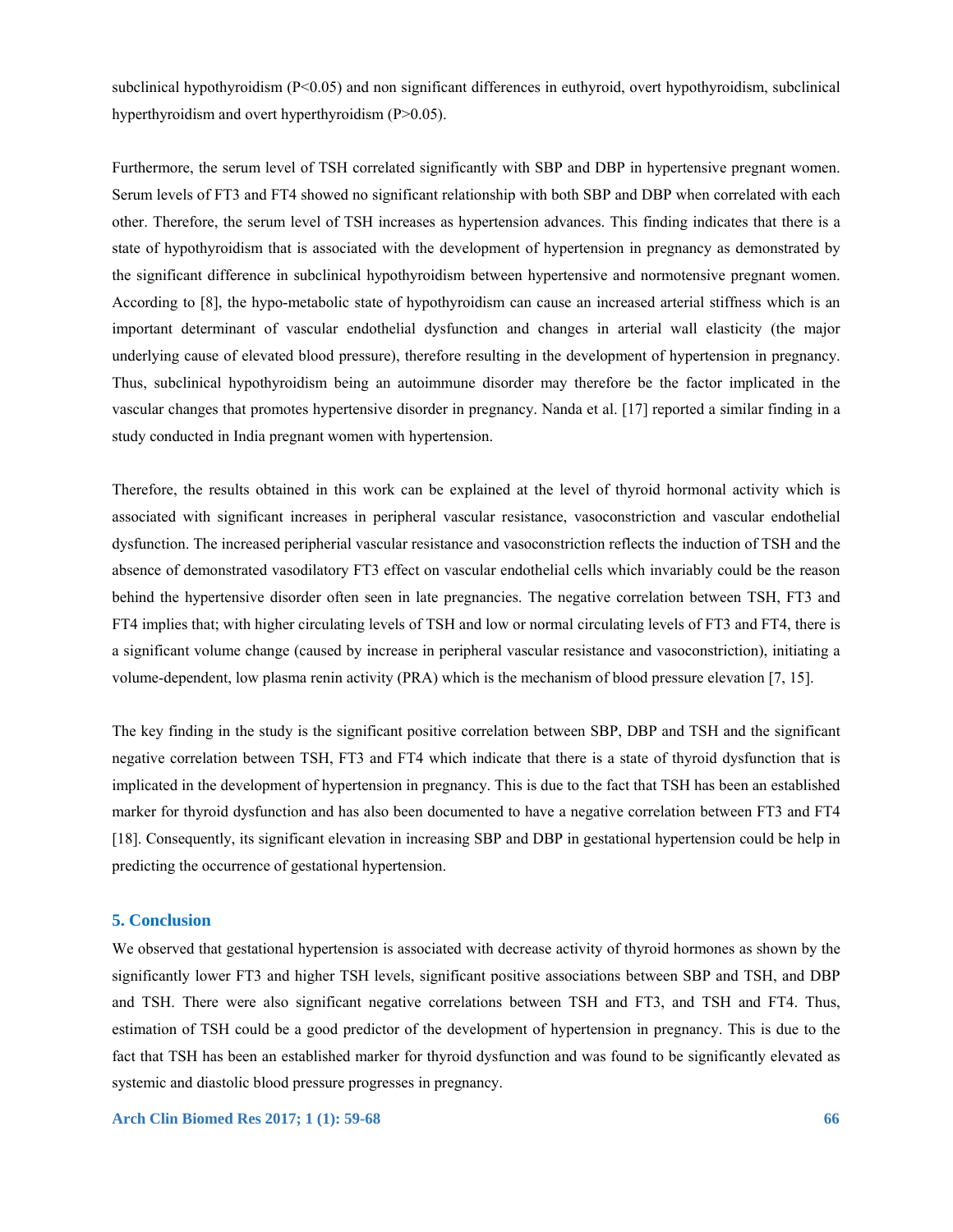## **References**

- 1. World Health Organization. Multi-country survey on maternal and newborn health. Geneva, World Health Organization (2014): 1-34.
- 2. Omole O and Ashimi AO. Preeclampsia: A study of risk factors. Nigerian Medical Practitioner 53 (2008): 99-102.
- 3. Olatinwo AW, Fakeye OO, et al. Thyroid diseases in pregnancy: A review. East African Medical Journal 86 (2009): 37-40.
- 4. Glinoer D. The regulation of thyroid function in pregnancy: Pathways of endocrine adaptation from physiology to pathology. Endocrine Review 18 (1997): 404-433.
- 5. Wilson KL, Casey BM, et al. Subclinical thyroid disease and the incidence of hypertension in pregnancy. Obstetrics and Gynecology 119 (2012): 315-320.
- 6. Nir M, Joel GR, et al. Gestational Hypertension and Preeclampsia: Are They the Same Disease? Journal of Obstetrics and Gynaecology Canada 36 (2014): 642-647.
- 7. Dernellis J and Panaretou M. Effects of thyroid replacement therapy on arterial blood pressure in patients with hypertension and hypothyroidism. American Heart Journal 143(2002): 718-724.
- 8. Schiffrin EL. The immune system: role in hypertension. Canadian Journal of Cardiology 29 (2013): 543- 559.
- 9. Kirabo J, Rucker J, et al. DC isoketal-modified proteins activate T-cells and promote hypertension. Journal of Clinical Investigation 124 (2014): 4642-4656.
- 10. Gilbert RM, Hadlow NC, et al. Assessment of thyroid function during pregnancy: reference intervals derived from Western Australian women. Medical Journal of Australia 189 (2008): 250-253.
- 11. Hardeep SG, Harijot S, et al. Study of thyroxine (T4) and thyroid stimulating hormone (TSH) levels in newborns to find a correlation between T4 and TSH levels with gestational age and to compare T4 and TSH levels in healthy and sick newborn babies. International Journal of Biological & Pharmaceutical Research 6 (2015): 419-422.
- 12. Abdusalam K and Yahaya IA. Prevalence of thyroid dysfunction in normotensive pregnant women in Nigeria. Sub-Saharan African Journal of Medicine 2 (2015): 1-20.
- 13. Pasupathi P, Mathiyalagan D, et al. Evaluation of serum lipids and thyroid hormone changes in nonpregnant, pregnant and preeclampsia women. Thyroid Science 4 (2009): 1-6.
- 14. Brent C. "The endocrine system the thyroid gland action of thyroid hormones". Boundless Anatomy and Physiology (2016): 156-790.
- 15. Stella S, Sofia P, et al. Hypothyroidism and Hypertension. Current Hypertension Reports 5 (2002): 519- 520.
- 16. Swati S, Ekele BA, et al. Hypertensive disorders in pregnancy among pregnant women in a Nigerian Teaching Hospital. Nigerian Medical Journal 55 (2014): 15-17.
- 17. Nanda S, Sardana D, et al. Correlation of thyroid functions with severity and outcome of pregnancy. Annals of Medical and Health Sciences Research 3 (2013): 43-61.